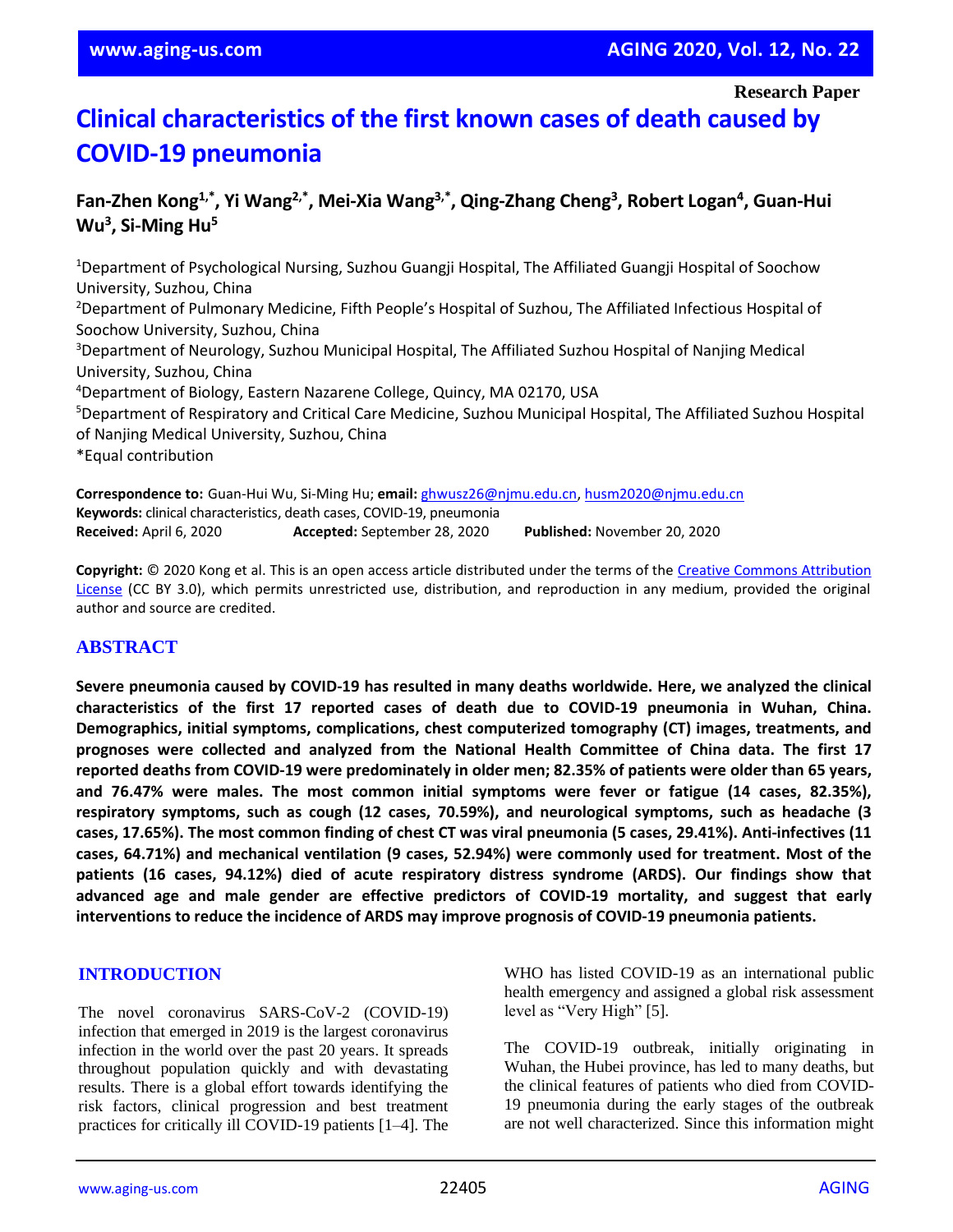have a profound value for COVID-19 treatment and epidemic control [6], this study analyzed the clinical characteristics of the first 17 reported cases of death due to COVID-19 pneumonia.

## **RESULTS**

#### **Demographic data**

The first known 17 death cases due to COVID-19 pneumonia were included in the study; they consisted of 13 males and 4 females. The age ranged from 48 to 89 years. Three cases (17.65%) were under 65 years old, seven cases (41.18%) were 65-80 years old, and seven cases (41.18%) were over 80 years old. The median age was 75 years. The survival time was significantly longer in patients younger than 65 years ( $P = 0.044$ , Figure 1). The average duration from hospital admission to death was  $15.18 \pm 9.05$  days, with a range between 6 and 41 days; the median duration was 13 days. Within the first week of hospitalization, 1 (5.88%) patient died. Between days 7 and 14, 10 (58.82%) patients died. Six (35.29%) patients survived beyond 2 weeks after hospital admission.

#### **Underlying diseases**

Out of the 17 patients, 7 (41.18%) did not report any history of an underlying disease. Among the 10 patients who had underlying diseases, 5 (50 %) exhibited more than two underlying diseases. Cardiovascular disease was the most common underlying disease, seen in 7 cases (70 %). The second most common underlying disease was cerebral infarction, seen in 3 cases (30 %). Two patients (20 %) had chronic obstructive pulmonary disease (COPD), and another 2 patients (20 %) had Parkinson's disease. The types and frequency of the underlying diseases are shown in Table 1.

#### **Initial symptoms and complications**

Fever, fatigue, chills, and body aches were the most common initial symptoms, seen in 14 cases (82.35%). The second most common were respiratory symptoms, including cough, expectoration, dyspnea, and nasal obstruction, seen in 12 cases (70.59%). Three cases (17.65%) exhibited neurological symptoms including headache, confusion, and urinary incontinence. Digestive disorders, such as a lack of appetite were the rarest symptoms, seen only in 1 case (5.88%). Among the patients who did not provide a specific history of underlying disease, 1 patient (5.88%) developed cerebral infarction, 1 patient (5.88%) developed liver failure, and 1 patient (5.88%) developed kidney failure during the treatment. The initial symptoms and their frequency are shown in Table 1.

## **Chest CT changes**

Six out of 17 patients (35.29%) did not have chest CT results. Seven cases (63.64%) among the 11 patients who exhibited changed chest CT images had one



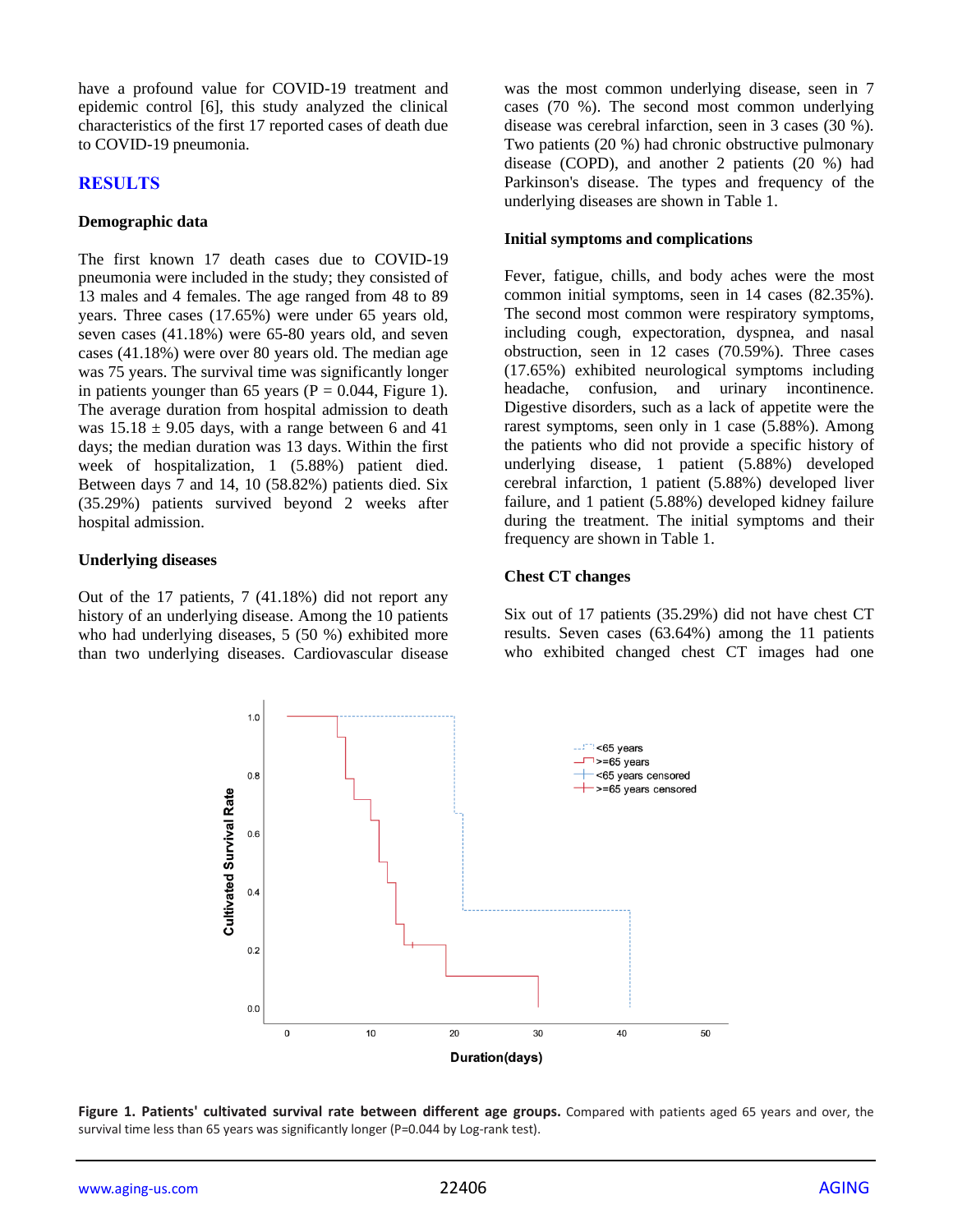#### **Table 1. Clinical characteristic of COVID pneumonia deaths.**

|                                     | Patients(n=17) |                                  | Patients(n=17) |
|-------------------------------------|----------------|----------------------------------|----------------|
| Age (years)                         | 75 (66, 82)    | Complication                     |                |
| Sex (male)                          | 13 (76.47%)    | Ischemic stroke                  | 1(5.88%)       |
| <b>Underlying disease</b>           |                | Acute renal failure              | 1(5.88%)       |
| <b>COPD</b>                         | 2(11.76%)      | Hepatic function damage          | $1(5.88\%)$    |
| Hypertension                        | 7(41.18%)      | <b>Chest CT Reports</b>          |                |
| <b>Diabetes</b>                     | $5(29.41\%)$   | Viral pneumonia                  | $5(29.41\%)$   |
| Ischemic stroke                     | 3(17.65%)      | Pulmonary interstitial infection | 1(5.88%)       |
| <b>CHD</b>                          | 2(11.76%)      | Ground glass shadow              | 2 (11.76%)     |
| Coronary stenting                   | 2(11.76%)      | Patch shadow                     | 1(5.88%)       |
| Arrhythmia                          | $1(5.88\%)$    | Pleural effusion                 | 2 (11.76%)     |
| Hyperuricemia                       | $1(5.88\%)$    | Pleural adhesions                | 1(5.88%)       |
| Hyperlipidaemia                     | $1(5.88\%)$    | Pulmonary fibrosis               | 1(5.88%)       |
| Parkinson disease                   | 2(11.76%)      | Pulmonary nodule                 | 1(5.88%)       |
| Chronic renal insufficiency         | $1(5.88\%)$    | Diffuse organic change           | $1(5.88\%)$    |
| Liver cirrhosis                     | $1(5.88\%)$    | Bronchiectasia                   | $1(5.88\%)$    |
| Gastrointestinal hemorrhage         | $1(5.88\%)$    | White lung change                | 1(5.88%)       |
| Myxoma                              | $1(5.88\%)$    | <b>Treatment</b>                 |                |
| Ascending aorta replacement         | $1(5.88\%)$    | Antiviral agent                  | 3(17.65%)      |
| Abdominal aortic stent implantation | $1(5.88\%)$    | Anti-infection                   | 11 (64.71%)    |
| Cholecystectomy                     | $1(5.88\%)$    | Noninvasive ventilation          | 4 (23.53%)     |
| Hip replacement                     | $1(5.88\%)$    | <b>CPR</b>                       | 1(5.88%)       |
| Colon cancer surgery                | $1(5.88\%)$    | Mechanical ventilation           | 9(52.94%)      |
| <b>Initial symptoms</b>             |                | <b>CRRT</b>                      | 1(5.88%)       |
| Cough                               | 10 (58.82%)    | Hepatic protector                | 1(5.88%)       |
| Expectoration                       | 2(11.76%)      | Analgesia                        | 1(5.88%)       |
| Dyspnea                             | 7(41.18%)      | Sedative agents                  | 2 (11.76%)     |
| Nasal obstruction                   | $1(5.88\%)$    | Vasoactive agents                | 4(23.53%)      |
| Fever                               | 11 (64.71%)    | Acidosis remedy                  | 1(5.88%)       |
| Chill                               | $1(5.88\%)$    | <b>ECMO</b>                      | 1(5.88%)       |
| Fatigue                             | 7(41.18%)      | <b>Duration</b> (days)           | 13 (10, 19)    |
| Body aches                          | 1(5.88%)       | Outcome                          |                |
| Inappetence                         | $1(5.88\%)$    | <b>ARDS</b>                      | 16 (94.12%)    |
| Headache                            | 2(11.76%)      | Septic shock                     | 3(17.65%)      |
| Confusion                           | $1(5.88\%)$    | <b>MODS</b>                      | 2(11.76%)      |
| Uracratia                           | $1(5.88\%)$    |                                  |                |

COPD, chronic obstructive pulmonary disease; CHD, coronary heart disease; CPR, cardiopulmonary resuscitation; CRRT, continuous renal replacement therapy; ECMO, extracorporeal membrane oxygenation; ARDS, acute respiratory distress syndrome; MODS, multiple organ dysfunction syndrome.

change, such as viral pneumonia. Two (18.18%) patients had either 2 or 3 imaging changes. The chest CT image changes and their frequency are shown in Table 1.

#### **Treatments and outcomes**

Three out of the 17 patients (17.65%) did not have any treatments beyond oxygen inhalation, expelling phlegm, and antipyretic drugs. From the 14 patients in the treatment group, 6 (42.86%) patients had 1 or 2 treatments, and 8 (57.14%) patients had 3 to 5 treatments (Table 1).

Among the 17 cases, 4 (23.53%) patients presented with 2 different fatal pathological and physiological states. One (5.88%) patient died of septic shock. The remaining 16 (94.12%) patients died of ARDS or a combination of ARDS and another condition (Table 1).

## **Correlation analysis between clinical data**

Age positively correlated with hypertension  $(r = 0.574, P)$ < 0.05), and negatively correlated with the disease course  $(r = -0.539, P < 0.05)$ , cough  $(r = -0.501, P < 0.05)$ , antiinfection ( $r = -0.541$ ,  $P < 0.05$ ), vasoactive agents ( $r = -$ 0.567,  $P < 0.05$ ), and treatment quantities used (r = - $0.774$ ,  $P < 0.01$ ). The disease course positively correlated with cough ( $r = 0.709$ ,  $P < 0.01$ ), mechanical ventilation  $(r = 0.566, P < 0.05)$ , sedative treatment  $(r = 0.560, P <$ 0.05), treatment quantity ( $r = 0.511$ ,  $P < 0.05$ ), and sepsis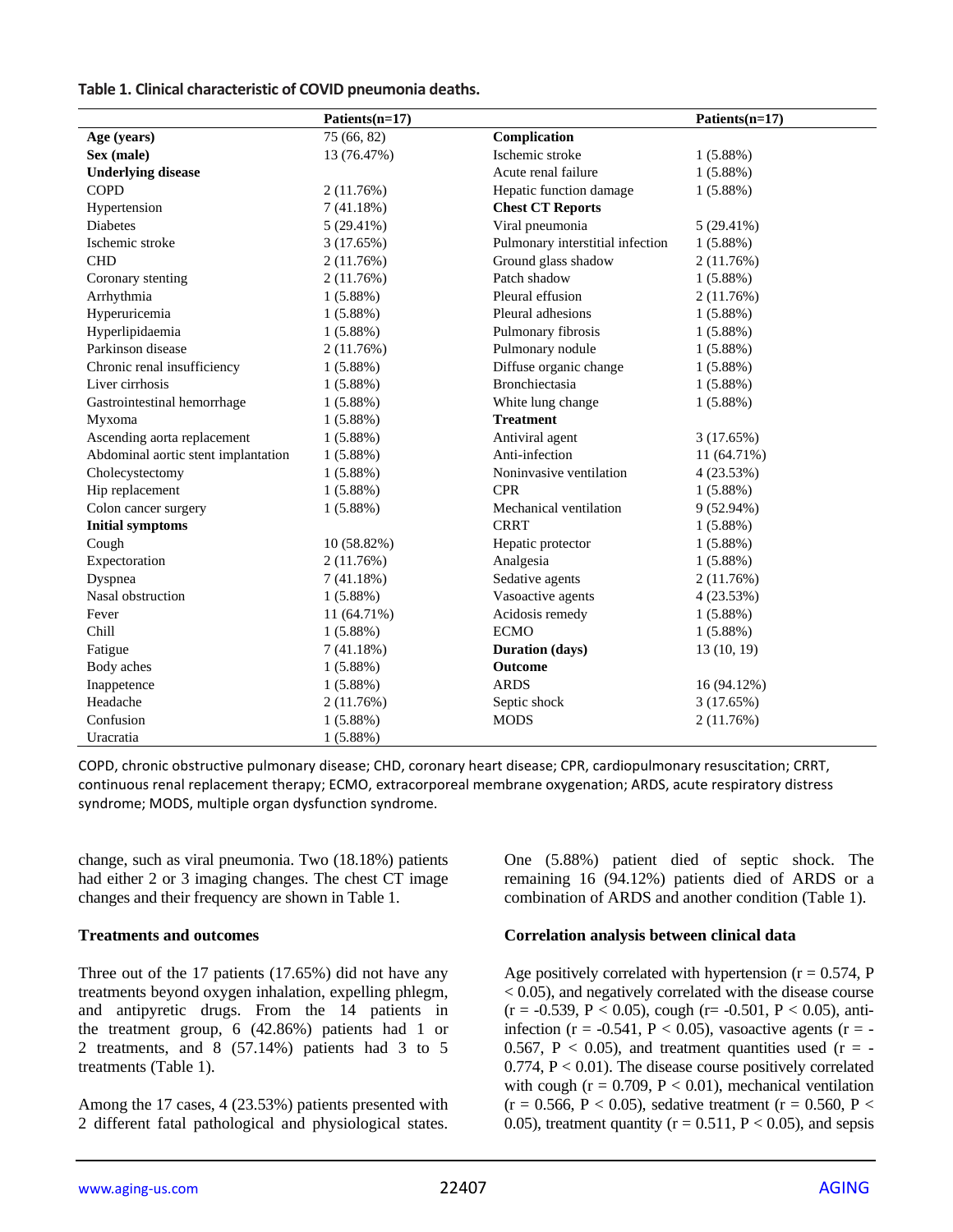shock ( $r = 0.505$ ,  $P < 0.05$ ). History of COPD positively correlated with chest CT diagnosis of pulmonary fibrosis  $(r = 0.685, P < 0.01)$  and nodules  $(r = 0.685, P < 0.01)$ .

Cough positively correlated with fever ( $r = 0.633$ ,  $P <$ 0.01), quantity of the initial symptoms ( $r = 0.754$ ,  $P <$ 0.01), anti-infection ( $r = 0.633$ ,  $P < 0.01$ ), and quantity of treatments ( $r = 0.550$ ,  $P < 0.05$ ). CT diagnosis of viral pneumonia positively correlated with multiple organ dysfunction syndrome (MODS) ( $r = 0.566$ ,  $P <$ 0.05). Both ground-glass opacity and pleural effusion negatively correlated with ARDS incidence (both  $r = -$ 0.685,  $P < 0.01$ ). Correlation between the clinical data is shown in Table 2.

## **DISCUSSION**

This study analyzed the first 17 reported deaths from COVID-19 infection. Our data showed that increased age and male gender were the main predictors of death, consistent with previous findings [1, 7–12]. Hypertension positively correlated with advanced age among patients who died from COVID-19. Age negatively correlated with duration of symptoms, cough, anti-inflammation therapy, vasoactive agents, or increased number of treatments. Median survival time of the 17 patients was only 13 days. The disease course was related to cough, sedation treatment, treatment quantity, and septic shock. Patients with cough as the first symptom were more likely to have a longer duration of disease, take sedation treatment, and have a high risk of death from septic shock at the late stage of the disease.

This cohort of 17 patients had the comorbidity rate of 41.18%, with cardiovascular diseases followed by COPD. This observation is consistent with previously observed epidemiological characteristics of the disease prevalence in China's elderly population [13]. The presence of an underlying disease increases the risk of poor coronavirus prognosis [7–9, 14]. For example, COPD with pulmonary nodules and pulmonary fibrosis exacerbates the prognosis for severe pneumonia from COVID-19 [14, 15]. Similarly, patients with neurological deficits caused by ischemic stroke are more prone to confusion and incontinence [14]. Furthermore, a history of chronic renal insufficiency, ascending aortic artery replacement, abdominal aortic stent implantation, or cholecystectomy positively correlated with MODS and a poor prognosis in COVID-19 severe pneumonia [16].

The most common systemic symptoms included fever and fatigue, followed by respiratory symptoms, such as cough and dyspnea, and nervous system symptoms. These trends suggest that if elderly coronavirus patients develop systemic or respiratory symptoms, there is an urgent need for effective early treatments to improve their prognosis

[7, 8, 10, 17–19]. Fever and cough are common symptoms of severe pneumonia; they correlated with the extent of initial COVID-19 symptoms and anti-infection treatment. Therefore, COVID-19 patients with fever and cough are more likely to exhibit multiple symptoms and take anti-infection treatment. There is a strong correlation between phlegm production, lung interstitial infection, diffuse organic change, bronchial dilation, and chest imaging changes in patients with severe pneumonia [20– 22]. Nasal obstruction, lack of appetite, and headache positively correlated with CT pulmonary interstitial infection and antiviral treatment, suggesting that COVID-19 infection might have caused the observed lung interstitial changes and prompted the antiviral treatment.

Chronic renal insufficiency increases the risk of acute renal failure, and they both increase the risk of MODS. Therefore, in severe pneumonia, both acute and chronic renal insufficiency can be used as a predictor of MODS complications. Furthermore, the extent of initial COVID-19 symptoms positively correlated with the need for mechanical ventilation and other treatments. Majority of CT scans among this cohort were indicative of viral pneumonia. However, there were many differences in the CT results, such as ground- glass opacity, patch shadows, and white lung changes. Our findings are similar to other reports of CT imaging changes among COVID-19 patients [23, 24]. We hypothesize that the positive correlation between CT changes with viral pneumonia, pulmonary nodule, pulmonary fibrosis, and MODS may result from acute or chronic renal insufficiency. We also hypothesize that the negative correlation found between ground-glass opacity or pleural effusion and ARDS may be due to viral pneumonia. We rarely observed pleural effusion; this is consistent with the National Health Commission's coronavirus diagnostic guidelines [25].

Most COVID-19 patients have respiratory distress that requires assistance in breathing. Patients in critical condition require high frequency mechanical ventilation and non-invasive ventilation. Early breathing support may improve prognosis of COVID-19 patients [8]. ARDS was the leading cause of death in our cohort; this is consistent with the pathological and physiological characteristics of patients with severe pneumonia [7–9, 17]. As the severity of pneumonia increases, so does the risk of ARDS. For example, the incidence rate of ARDS in general population is between 19.60% and 29.00%, and in intensive care units between 61.10 % and 85.00 %; however, it was 94.12% in this study. Thus, an early intervention to reduce the incidence of ARDS may improve the prognosis of COVID-19 pneumonia patients. In addition, some COVID-19 patients had septic shock or MODS, which aggravated the patient's condition and shortened the time from onset to death; this is consistent with previous findings [7].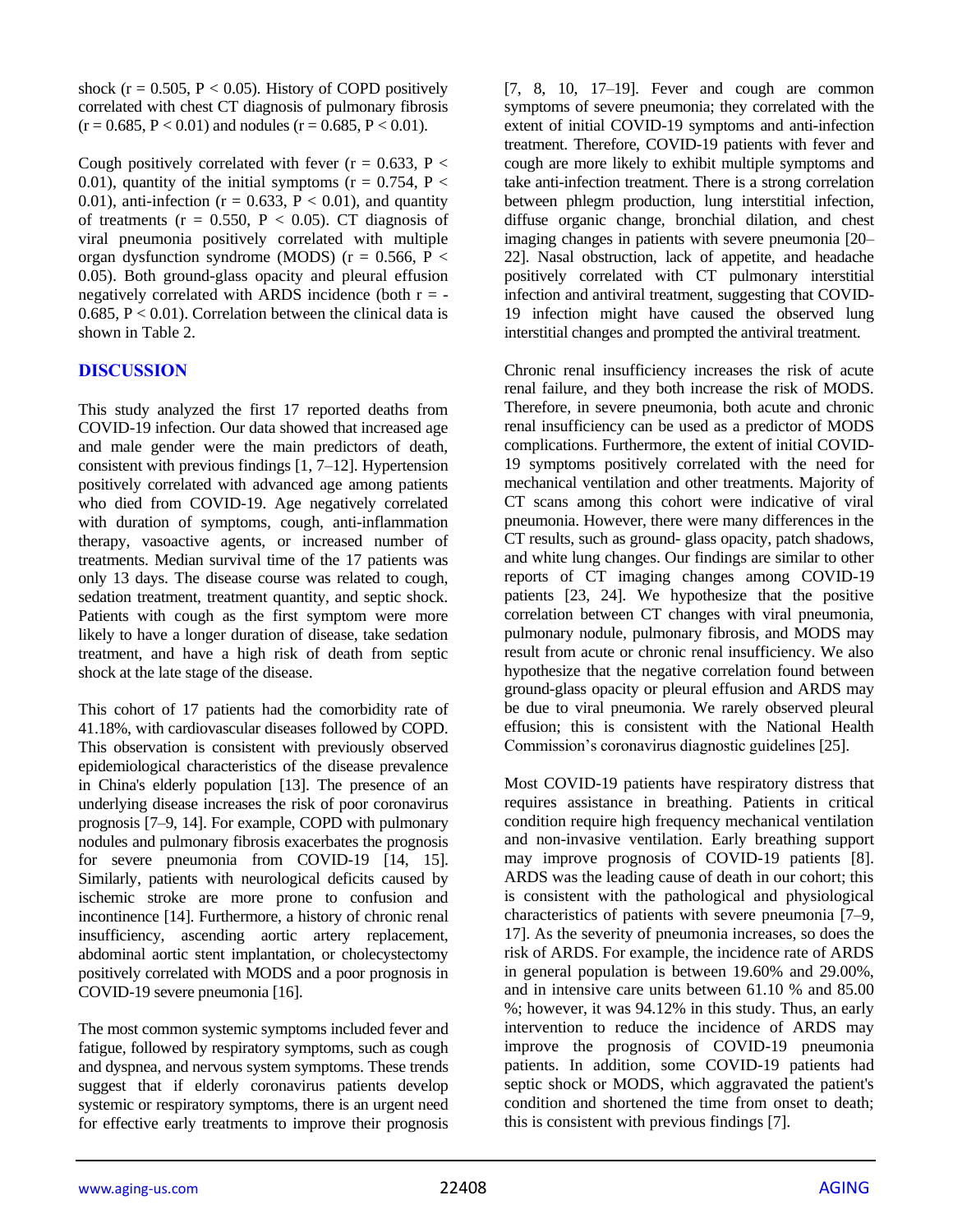#### **Table 2. Spearman correlation analysis between partial clinical data.**

|                                     |                       | <b>Age</b> Duration COPD |          | <b>Ischemic</b><br>stroke | <b>Chronic</b><br>renal<br>insufficiency | Quantity<br>of<br>underlying<br>disease |          | Cough Expectoration Fever Chill Headache Confusion Uracratia of initial |                    |                  |          |          |          | <b>Ouantity</b><br>symptoms failure | Acute<br>renal |
|-------------------------------------|-----------------------|--------------------------|----------|---------------------------|------------------------------------------|-----------------------------------------|----------|-------------------------------------------------------------------------|--------------------|------------------|----------|----------|----------|-------------------------------------|----------------|
| Viral pneumonia                     | $-0.053$              | $-0.462$                 | 0.165    | $-0.299$                  | 0.387                                    | $-0.055$                                | $-0.247$ | $-0.236$                                                                |                    | $0.207 - 0.161$  | 0.165    | $-0.161$ | $-0.161$ | $-0.272$                            | 0.387          |
| Pulmonary<br>interstitial infection | 0.000                 | 0.102                    | $-0.091$ | $-0.116$                  | $-0.063$                                 | 0.080                                   | 0.209    | $0.685*$                                                                |                    | $0.185 - 0.063$  | $0.685*$ | $-0.063$ | $-0.063$ | 0.421                               | $-0.063$       |
| Ground glass shadow                 | 0.149                 | 0.075                    | $-0.133$ | $-0.169$                  | $-0.091$                                 | $-0.019$                                | $-0.065$ | $-0.133$                                                                |                    | $-0.112 - 0.091$ | $-0.133$ | $-0.091$ | $-0.091$ | $-0.154$                            | $-0.091$       |
| Patch shadow                        | 0.383                 | 0.026                    | $-0.091$ | $0.540^{#}$               | $-0.063$                                 | 0.080                                   | $-0.299$ | $-0.091$                                                                |                    | $-0.339 - 0.063$ | $-0.091$ | $1.000*$ | $1.000*$ | $-0.105$                            | $-0.063$       |
| <b>Pleural effusion</b>             | 0.205                 | 0.131                    | $-0.133$ | 0.310                     | $-0.091$                                 | $-0.136$                                | $-0.065$ | $-0.133$                                                                |                    | $-0.112 - 0.091$ | $-0.133$ | $.685*$  | $.685*$  | 0.000                               | $-0.091$       |
| <b>Pleural adhesions</b>            | 0.383                 | 0.026                    | $-0.091$ | $0.540^{#}$               | $-0.063$                                 | 0.080                                   | $-0.299$ | $-0.091$                                                                |                    | $-0.339 - 0.063$ | $-0.091$ | $1.000*$ | $1.000*$ | $-0.105$                            | $-0.063$       |
| <b>Pulmonary fibrosis</b>           | $-0.179$              | $-0.205$                 | $.685*$  | $-0.116$                  | $1.000*$                                 | 0.373                                   | 0.209    | $-0.091$                                                                |                    | $0.185 - 0.063$  | $0.685*$ | $-0.063$ | $-0.063$ | 0.316                               | $-0.063$       |
| Pulmonary nodule                    | $-0.179$              | $-0.205$                 | $0.685*$ | $-0.116$                  | $1.000*$                                 | 0.373                                   | 0.209    | $-0.091$                                                                |                    | $0.185 - 0.063$  | 0.685    | $-0.063$ | $-0.063$ | 0.316                               | $-0.063$       |
| Diffuse organic<br>change           | $-0.409$              | 0.409                    | $-0.091$ | $0.540*$                  | $-0.063$                                 | 0.080                                   | 0.209    | $0.685*$                                                                |                    | $0.185 - 0.063$  | $-0.091$ | $-0.063$ | $-0.063$ | 0.316                               | $-0.063$       |
| <b>Bronchiectasia</b>               | $-0.409$              | 0.409                    | $-0.091$ | $0.540^{*}$               | $-0.063$                                 | 0.080                                   | 0.209    | $0.685*$                                                                |                    | $0.185 - 0.063$  | $-0.091$ | $-0.063$ | $-0.063$ | 0.316                               | $-0.063$       |
| White lung change                   | $-0.179$              | 0.358                    | $-0.091$ | $-0.116$                  | $-0.063$                                 | $-0.266$                                | 0.209    | $-0.091$                                                                |                    | $-0.339 - 0.063$ | $-0.091$ | $-0.063$ | $-0.063$ | $-0.316$                            | $-0.063$       |
| Antiviral agent                     | 0.000                 | $-0.268$                 | 0.310    | $-0.214$                  | $0.540*$                                 | 0.115                                   | 0.074    | 0.310                                                                   |                    | $0.019$ $0.540*$ | $.789*$  | $-0.116$ | $-0.116$ | 0.390                               | $-0.116$       |
| Anti-infection                      | $-0.541$ <sup>#</sup> | 0.340                    | 0.270    | 0.019                     | 0.185                                    | $-0.026$                                | $0.633*$ | 0.270                                                                   | $0.485^{\#}$ 0.185 |                  | 0.270    | $-0.339$ | $-0.339$ | 0.414                               | $-0.339$       |
| Noninvasive<br>ventilation          | $-0.425$              | 0.099                    | 0.228    | 0.107                     | 0.451                                    | $-0.044$                                | 0.182    | 0.228                                                                   | 0.119 0.451        |                  | 0.228    | $-0.139$ | $-0.139$ | 0.350                               | $-0.139$       |
| <b>CPR</b>                          | $-0.256$              | $-0.128$                 | $-0.091$ | $-0.116$                  | $-0.063$                                 | $-0.266$                                | $-0.299$ | $-0.091$                                                                |                    | $-0.339 - 0.063$ | $-0.091$ | $-0.063$ | $-0.063$ | $-0.105$                            | $-0.063$       |
| Mechanical<br>ventilation           | $-0.386$              | $0.566*$                 | $-0.387$ | 0.127                     | $-0.265$                                 | $-0.138$                                | 0.408    | 0.344                                                                   |                    | $0.290 -0.265$   | $-0.022$ | 0.236    | 0.236    | $0.595*$                            | $-0.265$       |
| <b>CRRT</b>                         | $-0.102$              | 0.153                    | $-0.091$ | $-0.116$                  | $-0.063$                                 | $-0.266$                                | 0.209    | $-0.091$                                                                |                    | $0.185 - 0.063$  | $-0.091$ | $-0.063$ | $-0.063$ | 0.105                               | $-0.063$       |
| Hepatic protector                   | $-0.102$              | 0.153                    | $-0.091$ | $-0.116$                  | $-0.063$                                 | $-0.266$                                | 0.209    | $-0.091$                                                                |                    | $0.185 - 0.063$  | $-0.091$ | $-0.063$ | $-0.063$ | 0.105                               | $-0.063$       |
| Analgesia                           | $-0.409$              | 0.409                    | $-0.091$ | $.540*$                   | $-0.063$                                 | 0.080                                   | 0.209    | $0.685*$                                                                |                    | $0.185 - 0.063$  | $-0.091$ | $-0.063$ | $-0.063$ | 0.316                               | $-0.063$       |
| <b>Sedative agents</b>              | $-0.429$              | $0.560*$                 | $-0.133$ | 0.310                     | $-0.091$                                 | $-0.136$                                | 0.306    | 0.433                                                                   |                    | $-0.112 - 0.091$ | $-0.133$ | $-0.091$ | $-0.091$ | 0.000                               | $-0.091$       |
| <b>Vasoactive agents</b>            | $-0.567$ #            | 0.326                    | $-0.203$ | $-0.257$                  | $-0.139$                                 | $-0.399$                                | 0.182    | $-0.203$                                                                |                    | $0.119 - 0.139$  | $-0.203$ | $-0.139$ | $-0.139$ | 0.117                               | $-0.139$       |
| <b>Acidosis remedy</b>              | $-0.307$              | 0.256                    | $-0.091$ | $-0.116$                  | $-0.063$                                 | 0.080                                   | 0.209    | $-0.091$                                                                |                    | $0.185 - 0.063$  | $-0.091$ | $-0.063$ | $-0.063$ | 0.105                               | $-0.063$       |
| <b>ECMO</b>                         | $-0.307$              | 0.256                    | $-0.091$ | $-0.116$                  | $-0.063$                                 | 0.080                                   | 0.209    | $-0.091$                                                                |                    | $0.185 - 0.063$  | $-0.091$ | $-0.063$ | $-0.063$ | 0.105                               | $-0.063$       |
| <b>Quantity of</b><br>treatment     | $-0.774*$             | $0.511*$                 | $-0.019$ | 0.000                     | 0.157                                    | $-0.220$                                | $0.550*$ | 0.382                                                                   | 0.309 0.157        |                  | 0.229    | $-0.183$ | $-0.183$ | $0.606*$                            | $-0.366$       |
| <b>ARDS</b>                         | 0.102                 | $-0.153$                 | 0.091    | 0.116                     | 0.063                                    | 0.266                                   | $-0.209$ | 0.091                                                                   | $-0.185$ 0.063     |                  | 0.091    | 0.063    | 0.063    | $-0.105$                            | 0.063          |
| Septic shock                        | $-0.394$              | $0.505$ <sup>#</sup>     | $-0.169$ | $-0.214$                  | $-0.116$                                 | $-0.493*$                               | 0.387    | $-0.169$                                                                |                    | $0.019 - 0.116$  | $-0.169$ | $-0.116$ | $-0.116$ | $-0.065$                            | $-0.116$       |
| <b>MODS</b>                         | $-0.056$              | $-0.392$                 | 0.433    | $-0.169$                  | $0.685*$                                 | 0.078                                   | $-0.065$ | $-0.133$                                                                |                    | $0.270 - 0.091$  | 0.433    | $-0.091$ | $-0.091$ | 0.000                               | 0.685          |

COPD, chronic obstructive pulmonary disease; CHD, coronary heart disease; CPR, cardiopulmonary resuscitation; CRRT, continuous renal replacement therapy; ECMO, extracorporeal membrane oxygenation; ARDS, acute respiratory distress syndrome; MODS, multiple organ dysfunction syndrome.

This study is not without limitations, which include its rather limited scope. For example, we did not have access to blood tests or the specific therapeutic drug history that might have affected the diagnosis and treatment. Secondly, the data were limited in size, and increased sample size would increase the statistical power and ability for generalization. However, the focus of this study was to characterize the first reported cases of deaths due to COVID-19 in China. Since SARS-CoV-2/COVID-19 is a novel virus, it will require extensive studies to understand the mechanisms of its action [2, 4]. Additionally, the study was limited to early deaths with no control group established. Therefore, the disease characteristics compared with patients of mild symptoms could not be established and the effectiveness of disease treatment program could not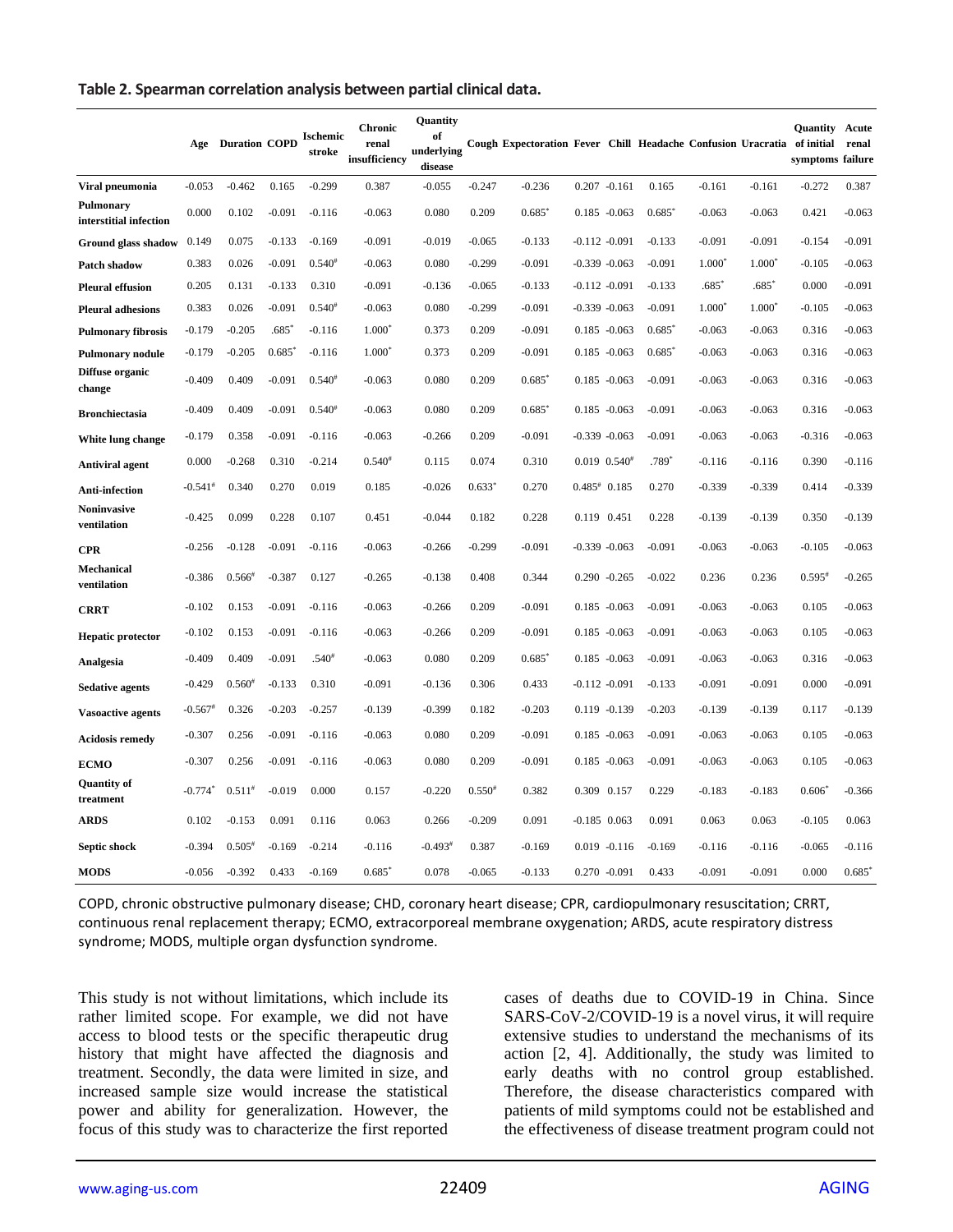be tested. Finally, even though China is no longer the most affected country in the world, it was the first country to identify the pathogen and control the epidemic, and thus the characteristics of the early death cases and countermeasures are important for the control of the epidemic in other countries.

## **MATERIALS AND METHODS**

Clinical data of 17 cases of early death in COVID-19 pneumonia patients in Wuhan were retrieved from the National Health Commission of China on January 23, 2020 [6]. Patient's occupation, contact history and incubation period were not provided in the data. Data collection, analysis, and dissemination were performed by the National Health Commission; thus, the study is exempt from the institutional ethics review.

## **Diagnostic criteria**

The novel coronavirus infection treatment program issued by the National Health Commission of China on January 16, 2020 [25] was used to establish a diagnosis of COVID-19 at the beginning of the outbreak. The diagnostic criteria included: (1) History of travel in Wuhan including direct or indirect contact with the Wuhan markets, such as the farmer's market, in the two weeks before the onset of symptoms. (2) Clinical symptoms of fever and chest imaging consistent with pneumonia. For example, in the early stages of the disease we would see multiple small plaques and interstitial changes, especially in the extraneous lung. As the disease progressed, multiple ground glass shadows or infiltration shadows appeared in both lung lobes. Consolidation occurred in severe cases, but was less likely with pleural effusion. (3) Results of whole genome sequencing of a respiratory specimen, such as sputum or a pharyngeal swab, that revealed the presence of a virus that shared homology with the novel coronavirus.

Data on age, sex, clinical history, first symptoms, image examination results, treatment programs, procedures, and causes of death were collected. A retrospective analysis was carried out on those data.

#### **Statistical methods**

We used Spearman correlation coefficient to calculate correlative relationships. Statistical significance was set as  $P < 0.05$ . We used the Kaplan-Meier method to analyze survival curves. A log rank test was used to determine differences between survival curves. Data relating to how many times a characteristic appears in the dataset is presented as number (percentage of the whole). Quartile data is presented as median (upper quartile, lower quartile).

#### **Ethics approval and consent to participate**

Data collection, data analysis, and information dissemination as the basis for the epidemic control were completed by the National Health Commission; thus, they were exempt from the institutional ethics review.

#### **Availability of data and materials**

The authors have full rights to access and share the data upon appropriate usage.

## **Abbreviations**

COVID-19: coronavirus disease 2019; MODS: multiple organ dysfunction syndrome; COPD: chronic obstructive pulmonary disease; ARDS: acute respiratory distress syndrome; CT: computerized tomography.

## **AUTHOR CONTRIBUTIONS**

Fan-Zhen Kong, Yi Wang, and Mei-Xia Wang collected and analyzed the data. Qing-Zhang Cheng, Guan-Hui Wu and Si-Ming Hu interpreted the data and drafted the manuscript. Robert Logan and Guan-Hui Wu revised the manuscript. All authors read and approved the final manuscript.

## **CONFLICTS OF INTEREST**

The authors have no conflicts of interest declared.

## **FUNDING**

Fan-Zhen Kong is funded by Invigorating Health through Science, Technology and Education (KJXW2016044) from Suzhou Municipal Health Commission. Guan-Hui Wu is funded by Top-Notch Talent Foundation of Six Types of Outstanding Personnel from Jiangsu Provincial Health Commission (LGY2019015) and Top-Notch Talent Foundation of Suzhou Municipal Health Commission (GSWS2019057). The funders have no rule in conception, design, analysis, interpretation and writing of the manuscript.

## **REFERENCES**

1. Special Expert Group for Control of the Epidemic of Novel Coronavirus Pneumonia of the Chinese Preventive Medicine Association. [An update on the epidemiological characteristics of novel coronavirus pneumonia (COVID-19)]. Zhonghua Liu Xing Bing Xue Za Zhi. 2020; 41:139–44.

[https://doi.org/10.3760/cma.j.issn.0254-](https://doi.org/10.3760/cma.j.issn.0254-6450.2020.02.002) [6450.2020.02.002](https://doi.org/10.3760/cma.j.issn.0254-6450.2020.02.002) PMI[D:32057211](https://pubmed.ncbi.nlm.nih.gov/32057211)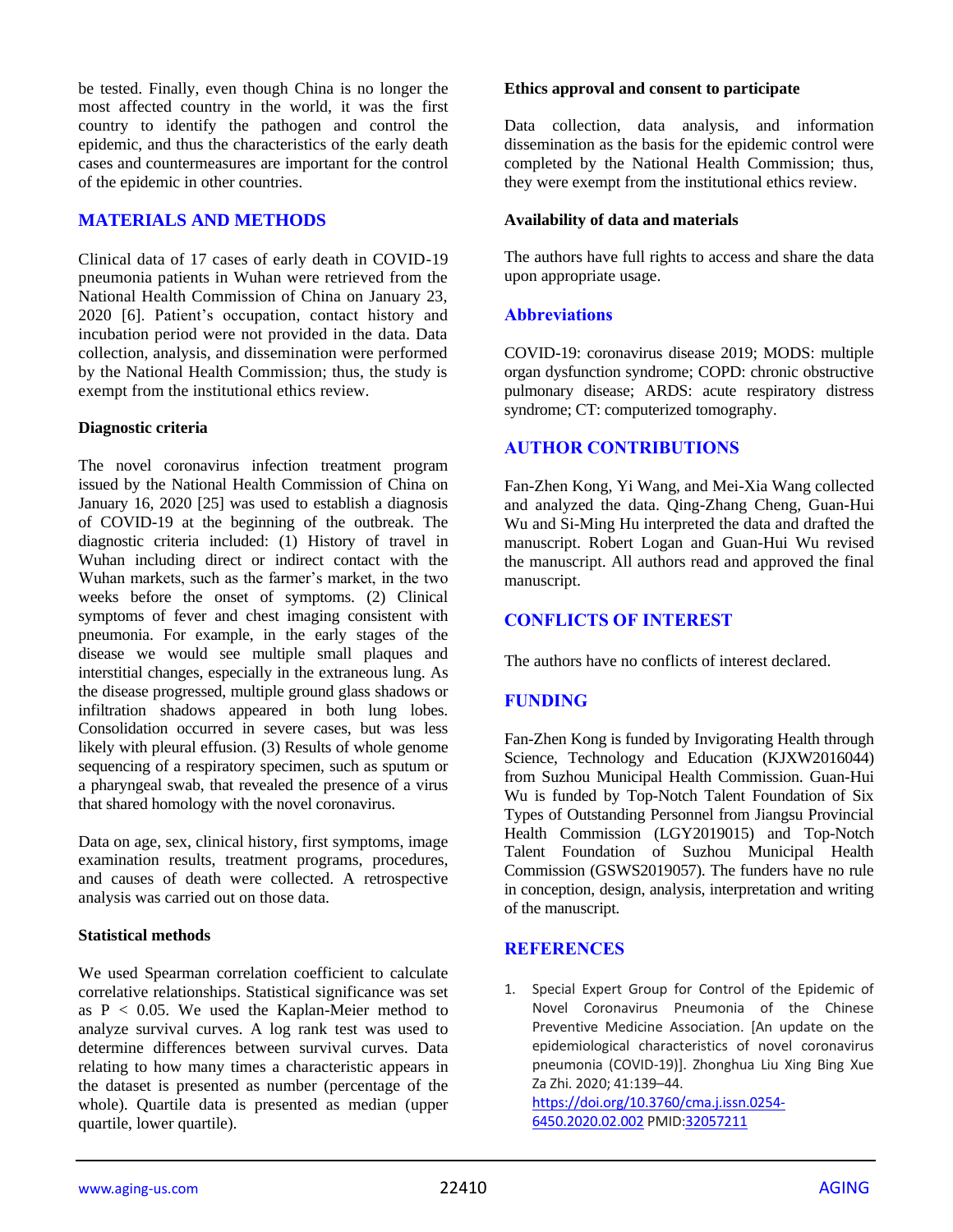- 2. Li Q, Guan X, Wu P, Wang X, Zhou L, Tong Y, Ren R, Leung KS, Lau EH, Wong JY, Xing X, Xiang N, Wu Y, et al. Early transmission dynamics in Wuhan, China, of novel coronavirus-infected pneumonia. N Engl J Med. 2020; 382:1199–207. <https://doi.org/10.1056/NEJMoa2001316> PMID[:31995857](https://pubmed.ncbi.nlm.nih.gov/31995857)
- 3. Zhu N, Zhang D, Wang W, Li X, Yang B, Song J, Zhao X, Huang B, Shi W, Lu R, Niu P, Zhan F, Ma X, et al, and China Novel Coronavirus Investigating and Research Team. A novel coronavirus from patients with pneumonia in China, 2019. N Engl J Med. 2020; 382:727–33. <https://doi.org/10.1056/NEJMoa2001017>

PMID[:31978945](https://pubmed.ncbi.nlm.nih.gov/31978945)

- 4. Novel Coronavirus Pneumonia Emergency Response Epidemiology Team. The epidemiological characteristics of an outbreak of 2019 novel coronavirus diseases (COVID-19) in China. Zhonghua Liu Xing Bing Xue Za Zhi. 2020; 41:145–51. PMID[:32064853](https://pubmed.ncbi.nlm.nih.gov/32064853/)
- 5. WHO. Novel Coronavirus (2019-nCoV) situation report-135. 3 June, 2020. [https://www.who.int/emergencies/](https://www.who.int/emergencies/diseases/novel-coronavirus-2019/situation-reports/) [diseases/novel-coronavirus-2019/situation-reports/.](https://www.who.int/emergencies/diseases/novel-coronavirus-2019/situation-reports/)
- 6. NHCPRC. Pneumonia epidemic situation of novel coronavirus infection on 23 January, 2020. Case report of 17 deaths[. http://www.nhcgov.cn/xcs/yqtb/202001/](http://www.nhcgov.cn/xcs/yqtb/202001/%0b5d19a4f6d3154b9fae328918ed2e3c8ashtml) [5d19a4f6d3154b9fae328918ed2e3c8ashtml.](http://www.nhcgov.cn/xcs/yqtb/202001/%0b5d19a4f6d3154b9fae328918ed2e3c8ashtml)
- 7. Chen N, Zhou M, Dong X, Qu J, Gong F, Han Y, Qiu Y, Wang J, Liu Y, Wei Y, Xia J, Yu T, Zhang X, Zhang L. Epidemiological and clinical characteristics of 99 cases of 2019 novel coronavirus pneumonia in Wuhan, China: a descriptive study. Lancet. 2020; 395:507–13.

[https://doi.org/10.1016/S0140-6736\(20\)30211-7](https://doi.org/10.1016/S0140-6736(20)30211-7) PMID[:32007143](https://pubmed.ncbi.nlm.nih.gov/32007143)

8. Liu K, Fang YY, Deng Y, Liu W, Wang MF, Ma JP, Xiao W, Wang YN, Zhong MH, Li CH, Li GC, Liu HG. Clinical characteristics of novel coronavirus cases in tertiary hospitals in Hubei province. Chin Med J (Engl). 2020; 133:1025–31.

<https://doi.org/10.1097/CM9.0000000000000744> PMID[:32044814](https://pubmed.ncbi.nlm.nih.gov/32044814)

- 9. Wang D, Hu B, Hu C, Zhu F, Liu X, Zhang J, Wang B, Xiang H, Cheng Z, Xiong Y, Zhao Y, Li Y, Wang X, Peng Z. Clinical characteristics of 138 hospitalized patients with 2019 novel coronavirus-infected pneumonia in Wuhan, China. JAMA. 2020; 323:1061–69. <https://doi.org/10.1001/jama.2020.1585> PMID[:32031570](https://pubmed.ncbi.nlm.nih.gov/32031570)
- 10. Chan JF, Yuan S, Kok KH, To KK, Chu H, Yang J, Xing F, Liu J, Yip CC, Poon RW, Tsoi HW, Lo SK, Chan KH, et al.

A familial cluster of pneumonia associated with the 2019 novel coronavirus indicating person-to-person transmission: a study of a family cluster. Lancet. 2020; 395:514–23.

[https://doi.org/10.1016/S0140-6736\(20\)30154-9](https://doi.org/10.1016/S0140-6736(20)30154-9) PMI[D:31986261](https://pubmed.ncbi.nlm.nih.gov/31986261)

- 11. Yang Z, Shi J, He Z, Lü Y, Xu Q, Ye C, Chen S, Tang B, Yin K, Lu Y, Chen X. Predictors for imaging progression on chest CT from coronavirus disease 2019 (COVID-19) patients. Aging (Albany NY). 2020; 12:6037–48. <https://doi.org/10.18632/aging.102999> PMI[D:32275643](https://pubmed.ncbi.nlm.nih.gov/32275643)
- 12. Mueller AL, McNamara MS, Sinclair DA. Why does COVID-19 disproportionately affect older people? Aging (Albany NY). 2020; 12:9959–81. <https://doi.org/10.18632/aging.103344> PMI[D:32470948](https://pubmed.ncbi.nlm.nih.gov/32470948)
- 13. Zhou M, Wang H, Zeng X, Yin P, Zhu J, Chen W, Li X, Wang L, Wang L, Liu Y, Liu J, Zhang M, Qi J, et al. Mortality, morbidity, and risk factors in China and its provinces, 1990-2017: a systematic analysis for the global burden of disease study 2017. Lancet. 2019; 394:1145–58. [https://doi.org/10.1016/S0140-6736\(19\)30427-1](https://doi.org/10.1016/S0140-6736(19)30427-1)

PMI[D:31248666](https://pubmed.ncbi.nlm.nih.gov/31248666)

- 14. Wang B, Li R, Lu Z, Huang Y. Does comorbidity increase the risk of patients with COVID-19: evidence from meta-analysis. Aging (Albany NY). 2020; 12:6049–57. <https://doi.org/10.18632/aging.103000> PMI[D:32267833](https://pubmed.ncbi.nlm.nih.gov/32267833)
- 15. Wang L, He W, Yu X, Hu D, Bao M, Liu H, Zhou J, Jiang H. Coronavirus disease 2019 in elderly patients: characteristics and prognostic factors based on 4-week follow-up. J Infect. 2020; 80:639–45. <https://doi.org/10.1016/j.jinf.2020.03.019> PMI[D:32240670](https://pubmed.ncbi.nlm.nih.gov/32240670)
- 16. Yang AP, Li HM, Tao WQ, Yang XJ, Wang M, Yang WJ, Liu JP. Infection with SARS-CoV-2 causes abnormal laboratory results of multiple organs in patients. Aging (Albany NY). 2020; 12:10059–69. <https://doi.org/10.18632/aging.103255> PMI[D:32484453](https://pubmed.ncbi.nlm.nih.gov/32484453)
- 17. Zhang MQ, Wang XH, Chen YL, Zhao KL, Cai YQ, An CL, Lin MG, Mu XD. [Clinical features of 2019 novel coronavirus pneumonia in the early stage from a fever clinic in Beijing]. Zhonghua Jie He He Hu Xi Za Zhi. 2020; 43:E013.

[https://doi.org/10.3760/cma.j.issn.1001-](https://doi.org/10.3760/cma.j.issn.1001-0939.2020.0013) [0939.2020.0013](https://doi.org/10.3760/cma.j.issn.1001-0939.2020.0013) PMID[:32061066](https://pubmed.ncbi.nlm.nih.gov/32061066)

18. Holshue ML, DeBolt C, Lindquist S, Lofy KH, Wiesman J, Bruce H, Spitters C, Ericson K, Wilkerson S, Tural A, Diaz